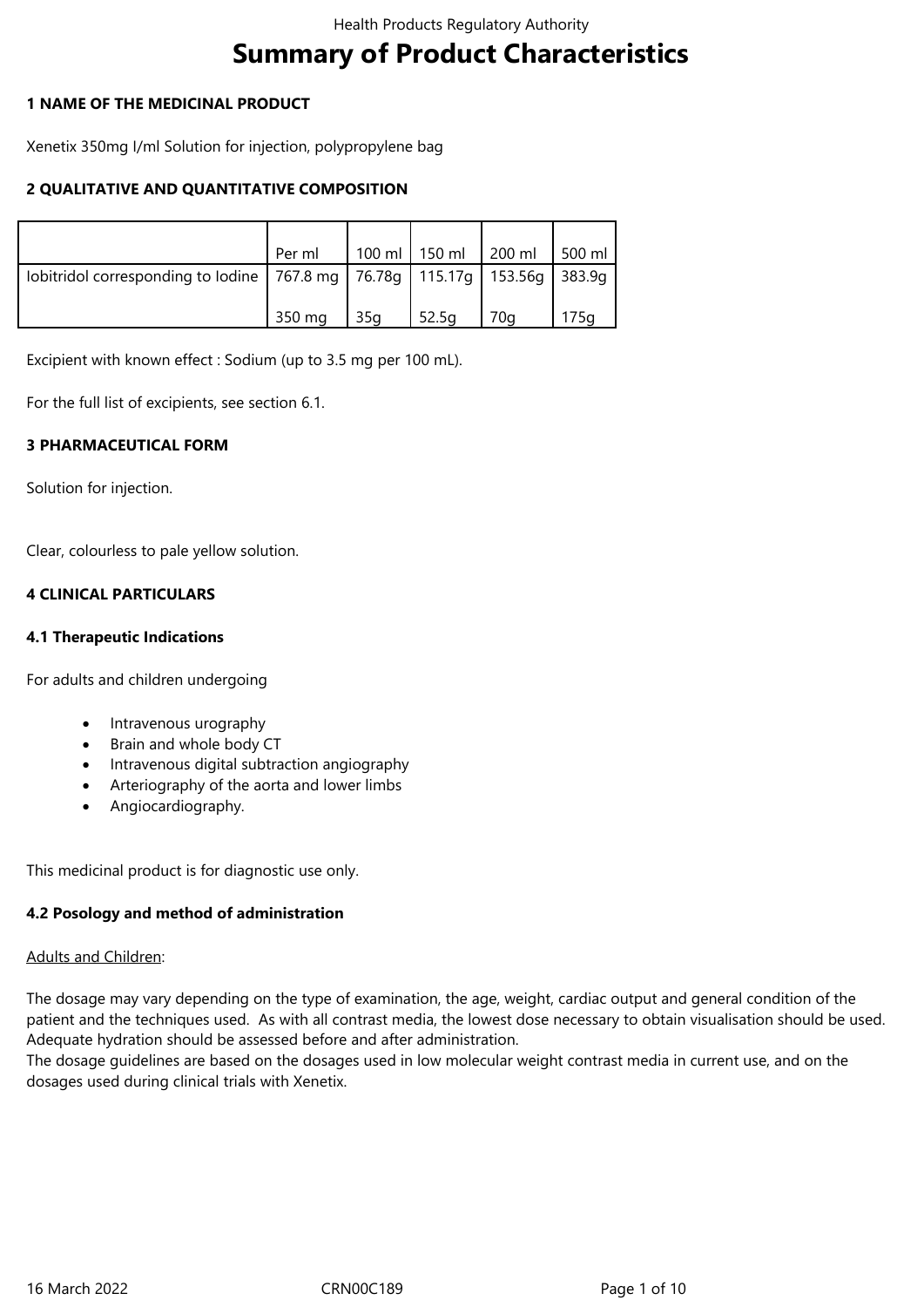|  | As a guideline, the dosages observed during the clinical trials were as follows: |  |  |  |
|--|----------------------------------------------------------------------------------|--|--|--|
|  |                                                                                  |  |  |  |

| Indications                                                 | Recommended dosage                                                                                  |                                                                                                                                                                                                                                                                                                                                                                                                                          |                                           |  |
|-------------------------------------------------------------|-----------------------------------------------------------------------------------------------------|--------------------------------------------------------------------------------------------------------------------------------------------------------------------------------------------------------------------------------------------------------------------------------------------------------------------------------------------------------------------------------------------------------------------------|-------------------------------------------|--|
| Intravenous                                                 | Minimum dose: 1 ml/kg. It may be necessary to increase the dose in individual cases e.g. obesity or |                                                                                                                                                                                                                                                                                                                                                                                                                          |                                           |  |
| urography                                                   | impaired renal function.                                                                            |                                                                                                                                                                                                                                                                                                                                                                                                                          |                                           |  |
| <b>Brain CT</b>                                             | Adults                                                                                              | 1-1.5 ml/kg                                                                                                                                                                                                                                                                                                                                                                                                              |                                           |  |
| Whole-body CT                                               | Adults                                                                                              | The doses of contrast<br>medium and the rates of<br>administration depend on<br>the organs under<br>investigation, the<br>diagnostic problem and, in<br>particular, the different<br>scan and<br>image-reconstruction<br>times of the scanners in<br>use. Infusion is preferable<br>for slow scanners and<br>injection (bolus) for fast<br>scanners. A dose of 3<br>mL/kg is usually<br>considered as a maximum<br>dose. |                                           |  |
| Brain and<br>whole-body CT                                  | Children                                                                                            | 1.2-2.4 ml/kg                                                                                                                                                                                                                                                                                                                                                                                                            |                                           |  |
| Intravenous digital<br>subtraction<br>angiography           | Mean dose: 2.1 ml/kg                                                                                |                                                                                                                                                                                                                                                                                                                                                                                                                          | Min/max<br>dose:<br>$1.2 - 3.2$ m<br>l/kg |  |
| Peripheral<br>angiography                                   | Adults                                                                                              | 10-90 ml (max: 250 ml)                                                                                                                                                                                                                                                                                                                                                                                                   |                                           |  |
| Visceral<br>angiography                                     | Adults                                                                                              | 12-60 ml (max: 250 ml)                                                                                                                                                                                                                                                                                                                                                                                                   |                                           |  |
| Aortography                                                 | Adults                                                                                              | 10-80 ml (max: 250 ml)                                                                                                                                                                                                                                                                                                                                                                                                   |                                           |  |
| Renal angiography                                           | Adults                                                                                              | 6-15 ml (max: 250 ml)                                                                                                                                                                                                                                                                                                                                                                                                    |                                           |  |
| Angiocardiography<br>Left ventricle and<br>aortic root inj. | Adults                                                                                              | 30-60 ml/inj.                                                                                                                                                                                                                                                                                                                                                                                                            |                                           |  |
| Angiocardiography<br>Selective coronary<br>arteriography    | Adults                                                                                              | 4-8 ml/inj.                                                                                                                                                                                                                                                                                                                                                                                                              |                                           |  |
| Angiocardiography                                           | Children                                                                                            | Depending upon age,<br>weight and pathology                                                                                                                                                                                                                                                                                                                                                                              |                                           |  |

Usually, the rate of administration varies between 0.5 and 5 mL/s depending on the type of examination

## **4.3 Contraindications**

- Hypersensitivity to iobitridol or to any of the excipients;
- History of major immediate or delayed skin reaction (see sections 4.4 and section 4.8) to Iobitridol injection;
- Manifest thyrotoxicosis;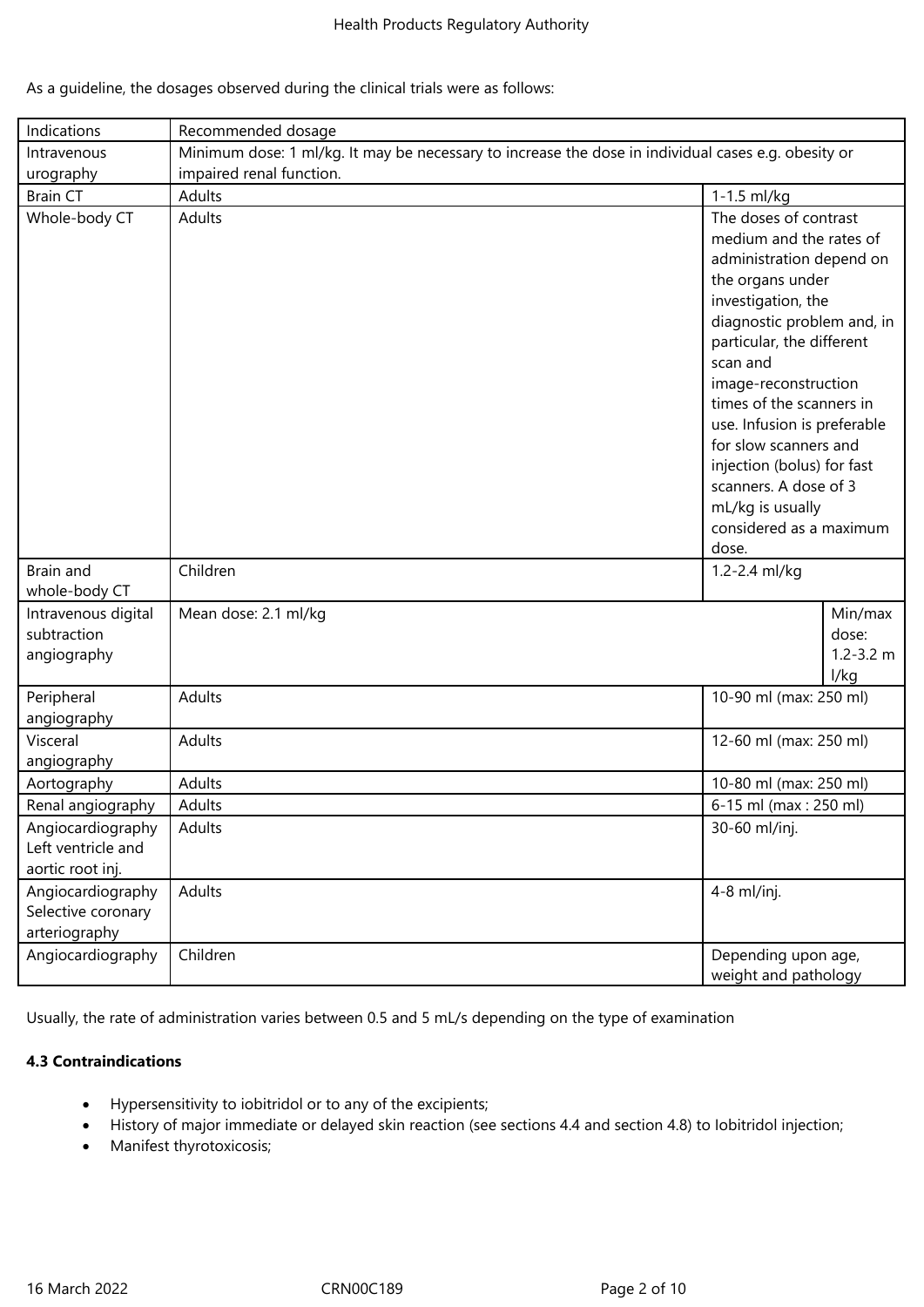# **4.4 Special warnings and precautions for use**

There is a risk of allergic reaction, regardless of the route of administration or the dose.

The risk of allergic reactions associated with products administered locally for opacification of body cavities is not clear-cut:

a) Administration via certain specific routes (articular, biliary, intrathecal, intra-uterine, etc.) results in varying degrees of systemic diffusion, i.e. systemic effects may be observed.

b) Oral or rectal administration normally results in very limited systemic diffusion. If the intestinal mucosa is normal, not more than 5% of the administered dose is found in urine and the rest is eliminated in faeces. Conversely, absorption is increased if the mucosa is damaged. In the event of perforation, this the absorption rapid and total with diffusion into the peritoneal cavity and the product is eliminated in urine. The occurrence of dose-dependent systemic effects is therefore dependent on the status of the intestinal mucosa.

c) However, the allergic immune mechanism is not dose-dependent and immuno-allergic reactions may occur at any time, regardless of the administration route.

Thus, in terms of the frequency and intensity of undesirable effects, there is a difference between:

- products administered via the vascular route and certain local routes, and
- products administered via the GI tract which are only slightly absorbed under normal conditions.

# **4.4.1 General comments for all iodinated contrast agents**

# **4.4.1.1 Warnings**

In the absence of specific studies, myelography is not an indication for Xenetix.

All iodinated contrast agents can cause minor or major reactions that can be life-threatening. They may occur immediately (within 60 minutes) or be delayed (up to 7 days). They are often unpredictable.

Because of the risk of major reactions, emergency resuscitation equipment should be available for immediate use. Several mechanisms have been evoked to explain the occurrence of these reactions:

- Direct toxicity affecting the vascular endothelium and tissue proteins.
- Pharmacological action modifying the concentration of certain endogenous factors (histamine, complement factors, inflammation mediators), observed more frequently with hyperosmolar contrast media.
- Immediate IgE-mediated allergic reaction to the contrast agent XENETIX (anaphylaxis).
- Allergic reaction due to a cellular-type mechanism (delayed cutaneous reactions).

Patients who have already experienced a reaction during administration of an iodinated contrast agent are at higher risk of experiencing another reaction following administration of the same or possibly a different iodinated contrast agent, and are thus considered to be at-risk patients.

# 4.4.1.2 Iodinated contrast agents and the thyroid (see also section 4.4.2.5)

Before administering an iodinated contrast agent, it is important to ensure that the patient is not scheduled to undergo a scintigraphic examination or laboratory test related to the thyroid or to receive radioactive iodine for therapeutic purposes. Administration of contrast agents, via any route, disrupts hormone concentrations and the iodine uptake by the thyroid or by metastases of thyroid cancer, until urine iodine levels have returned to normal. 4.4.1.3 Other Warnings

Extravasation is a non exceptional complication (0.04% to 0.9%) of intravenous injections of contrast media. More frequent with the high osmolar products, most of the injuries are minor, however severe injuries such as skin ulceration, tissue necrosis, and compartment syndrome may occur with any iodinated contrast medium. The risk and/or severity factors are patient-related (poor or fragile vascular conditions), and technique-related (use of a power injector, large volume). It is important to identify these factors, optimize the injection site and technique accordingly, and monitor the injection prior to, during and after the injection of Xenetix.

# **4.4.2 Precautions for use**

4.4.2.1 Intolerance to iodinated contrast agents: Prior to the examination:

Identify at-risk patients by a precise screening of histories.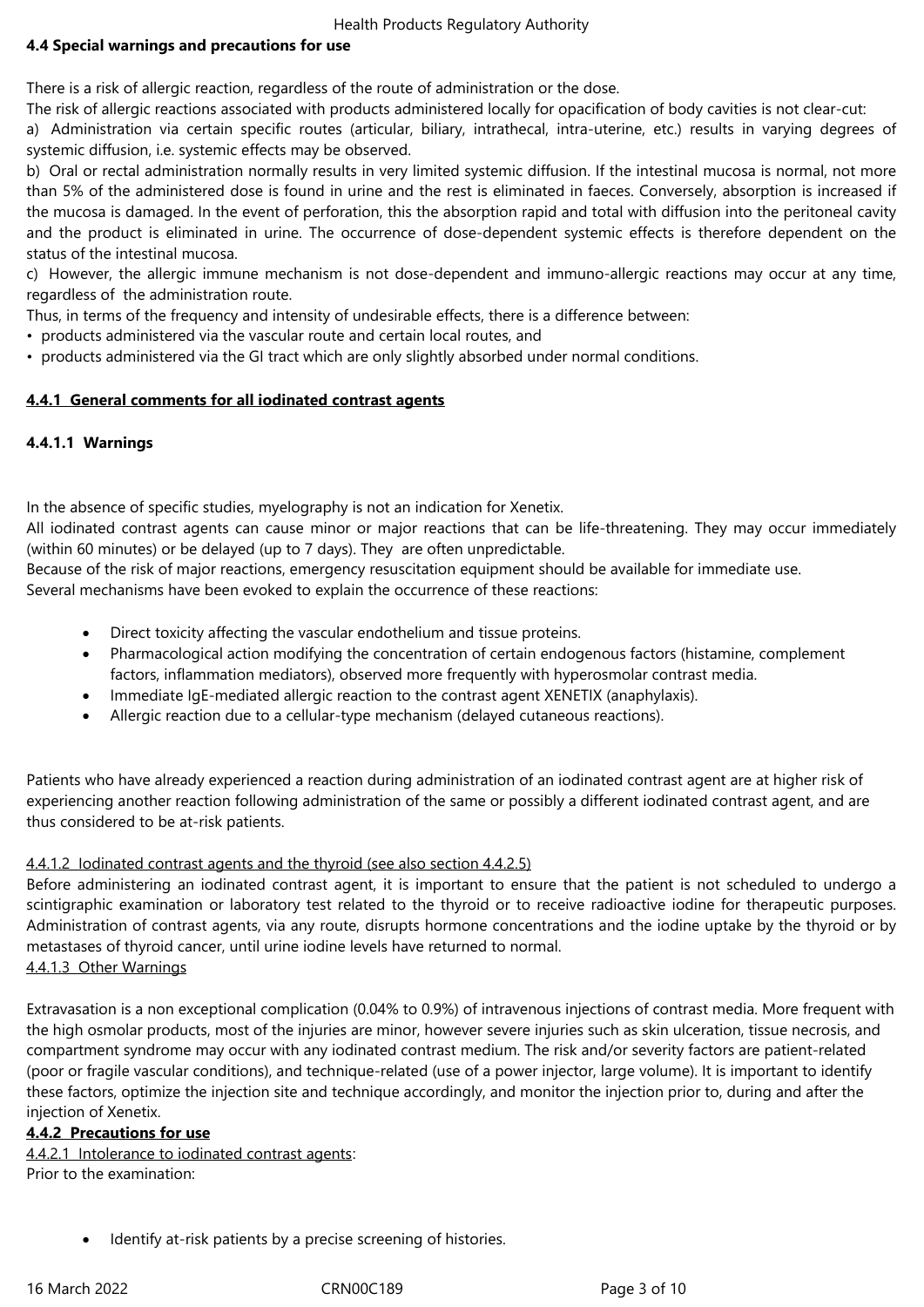Corticosteroids and H1-type antihistamines have been suggested as pre-medication in patients presenting with the highest risk for intolerance reactions(history of intolerance to an iodinated contrast agent). However, they do not prevent the occurrence of serious or fatal anaphylactic shock. During the procedure, the following measures must be maintained:

- Medical surveillance;
- Permanent venous access.

# After the procedure:

- After administration of the contrast agent, the patient must be monitored for at least 30 minutes since most serious adverse reactions occur within this time period.
- The patient must be informed of the possibility of delayed reactions (for up to 7 days)(see section 4.8, Undesirable effects). **Severe cutaneous adverse reactions**Severe cutaneous adverse reactions (SCARs) such as drug reaction/rash with eosinophilia and systemic symptoms (DRESS), Stevens-Johnson syndrome (SJS), toxic epidermal necrolysis (Lyell's syndrome or TEN) and acute generalised exanthematous pustulosis (AGEP), which can be life-threatening, have been reported in patients administered Xenetix (see section 4.8, Undesirable effects.At the time of initiation patients should be advised of the signs and symptoms and monitored closely for severe skin reactions. Xenetix should be discontinued immediately upon suspicion of a severe hypersensitivity reaction. If the patient has developed a severe cutaneous adverse reaction with the use of Xenetix, Xenetix must not be re-administered in this patient at any time (see section 4.3). 4.4.2.2 Renal insufficiencyIodinated contrast agents can induce a transient alteration in renal function or worsen pre-existing renal insufficiency. Preventive measures include:
- Identifying at-risk patients, i.e. with dehydration or renal insufficiency, diabetes, severe heart failure, monoclonal gammapathy (multiple myeloma, Waldenström's macroglobulinemia), a history of renal failure after iodinated contrast agent administration; children under one year of age and elderly subjects with atheroma.
- Hydrate when necessary using a saline solution.
- Avoid combinations with nephrotoxic medicines. If this cannot be avoided, laboratory monitoring of renal function must be intensified. The medicines concerned include aminoglycosides, organoplatinum compounds, high –doses of methotrexate, pentamidine, foscarnet and certain antiviral agents (aciclovir, ganciclovir, valaciclovir, adefovir, cidofovir, tenofovir), vancomycin, amphotericin B, immunosuppressants such as ciclosporine or tacrolimus, ifosfamide).
- Allow at least 48 hours between two radiological examinations with injection of contrast agents, or postpone any new examination until renal function returns to baseline.
- Prevent lactic acidosis in diabetic patients treated with biguanide (i.e. metformin) according to blood creatinine level (see 4.5. Interactions - Antidiabetics in the biguanide group).

Iodinated contrast agents can be used in haemodialysed patients as the agents are removed by dialysis. Prior approval should be obtained from the haemodialysis department.

# 4.4.2.3 Hepatic insufficiency

Particular attention is required when a patient presents with both hepatic and renal insufficiency since, in this situation, the risk for contrast agent retention is increased.

# 4.4.2.4 Asthma

Stabilisation of asthma is recommended before the injection of an iodinated contrast agent.

Due to an increased risk of bronchospasm, special caution should be taken in patients who suffered an asthmatic attack within 8 days prior to the examination.

# 4.4.2.5 Dysthyroidism

After iodinated contrast agent injection, particularly in patients with a goitre or a history of dysthyroidism, there is a risk either of a flare-up of hyperthyroidism or development of hypothyroidism. There is also a risk of hypothyroidism in neonates who have received or whose mother has received an iodinated contrast agent. Therefore, thyroid function in such neonates should be evaluated and closely monitored to ensure thyroid function is normal.

# 4.4.2.6 Cardiovascular diseases

In patients with cardiovascular disease (such as early or patent heart failure, coronaropathy, pulmonary hypertension, valvulopathy, cardiac arrhythmias), the risks of cardiovascular reactions is increased after administration of an iodinated contrast agent. Intravasal injection of the contrast medium may cause pulmonary oedema in patients with manifest or incipient heart failure, whereas administration in pulmonary hypertension and heart valve disorders may result in marked changes in haemodynamics. The frequency and degree of severity appear related to the severity of the cardiac disorders. In case of severe and chronic hypertension, the risk of renal damage due to administration of the contrast medium and also due to the catheterisation itself may be increased. Ischaemic ECG changes and severe arrhythmias are most frequently observed in elderly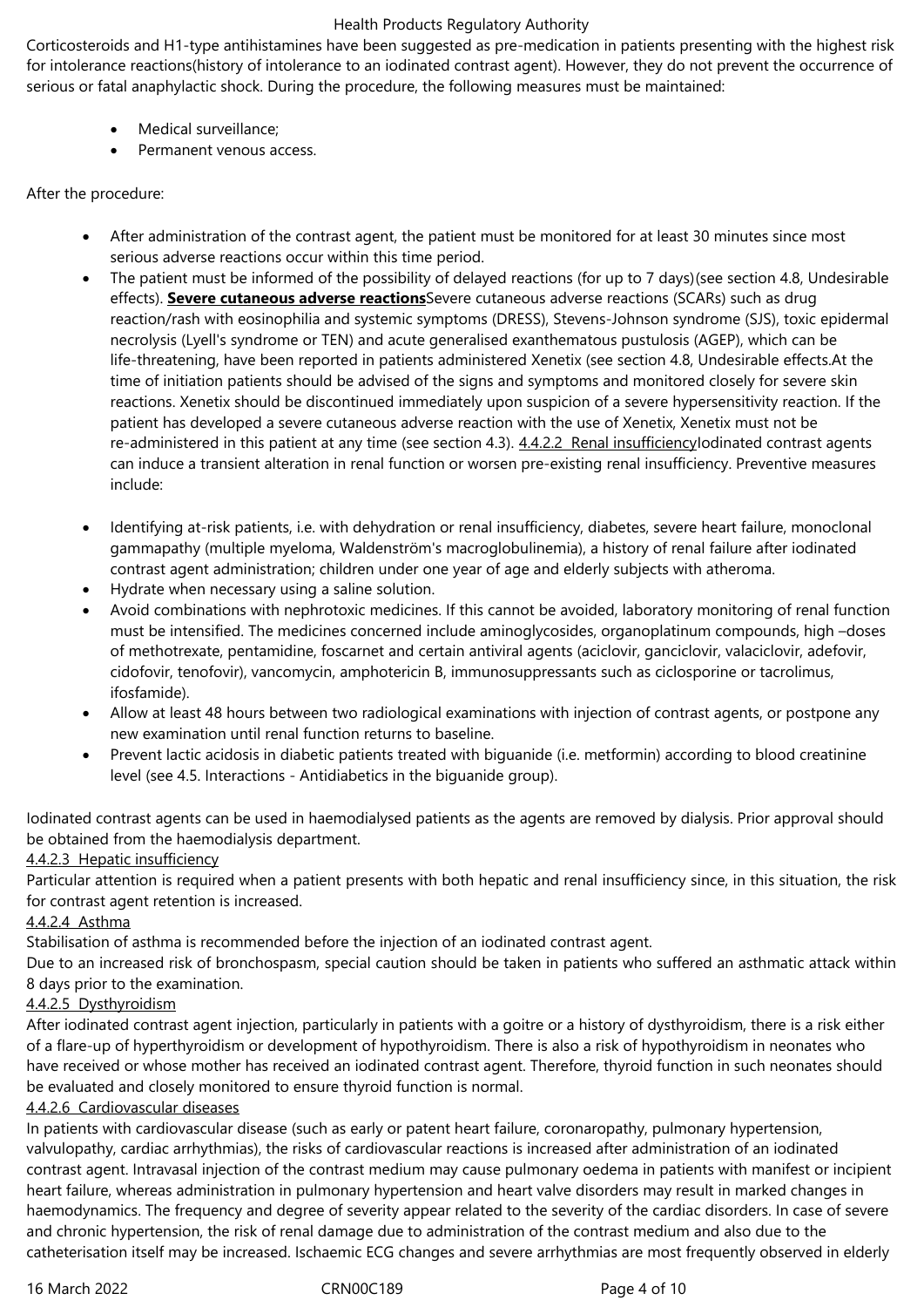and heart disease patients. Very rare cases of ventricular fibrillation which occurred immediately after administration of the contrast medium have been reported outside the context of hypersensitivity reactions.

(See Section 4.8 Undesirable effects)

Careful weighing up of the risk-benefit ratio is necessary in these patients.

4.4.2.7 Central nervous system disorders

The benefit/risk ratio must be evaluated for each case:

- Due to the risk of aggravation of neurological symptoms in patients with a transient ischaemic attack, acute cerebral infarct, recent intracranial haemorrhage, cerebral oedema, idiopathic or secondary (tumour, scar) epilepsy.
- If the intra-arterial route is used in alcoholic patients (acute or chronic alcoholism), and other drug-addicted subjects.

#### 4.4.2.8 Pheochromocytoma

Patients with pheochromocytoma may develop a hypertensive crisis after intravascular administration of a contrast agent and must be monitored prior to the examination.

#### 4.4.2.9 Myasthenia gravis

Administration of a contrast agent can worsen the symptoms of myasthenia gravis.

#### 4.4.2.10 Intensification of undesirable effects

Undesirable effects linked to contrast agent administration may be intensified in patients showing pronounced agitation, anxiety or pain. Appropriate management such as sedation may be necessary.

#### **4.5 Interaction with other medicinal products and other forms of interactions**

# **4.5.1 Medicinal products**

**Antidiabetics in the biguanide group (i.e. metformin)** (see also section 4.4.2.2. Precautions for use – Renal insufficiency)

1. In patients with normal renal function, biguanide treatment can be continued normally.

2. In patients with moderate renal insufficiency (estimated glomerular filtration rate [eGFR] 30-59 mL/min/1.73m<sup>2</sup>):

a. Patients receiving intravenous contrast medium with an eGFR equal to or greater than 45 mL/min/1.73 m<sup>2</sup> can continue to take the biguanide normally.

b. Patients receiving intra-arterial contrast medium, and those receiving intravenous contrast medium with an eGFR between 30 and 44 mL/min/1.73 m<sup>2</sup>, should stop the biguanide 48 hours before contrast medium and should only restart the biguanide 48 hours after contrast medium if renal function has not deteriorated.

3. In patients with eGFR less than 30 mL/min/1.73 m2 (chronic kidney disease [CKD] 4 and 5), or with an intercurrent illness causing reduced liver function or hypoxia, the biguanide is contraindicated and a careful risk/benefit assessment should precede the administration of any iodinated contrast media.

4. Emergency patients. The biguanide should be stopped from the time of contrast medium administration. After the procedure, the patient should be monitored for signs of lactic acidosis. The biguanide should be restarted 48 hours after contrast medium if serum creatinine/eGFR is unchanged from the pre-imaging level.

# **Radiopharmaceuticals***(see section 4.4., Special warnings and Precautions for use")*

Iodinated contrast media may affect the uptake of radioactive iodine by the thyroid for several weeks. This may lead to impaired uptake in thyroid scintigraphy, and/or to a decrease in the efficacy of Iodine 131 treatment. In patients due to undergo renal scintigraphy with injection of a radiopharmaceutical secreted by the renal tubule, it is preferable to carry out this examination before an iodinated contrast agent injection.

**Beta-blocking agents**, vasoactive substances, angiotensin converting enzyme inhibitors, angiotensin receptor antagonists. These drugs reduce the efficacy of the cardiovascular compensation mechanism that occurs during haemodynamic disorders. The physician must be informed before the injection and appropriate intensive care equipment must be available.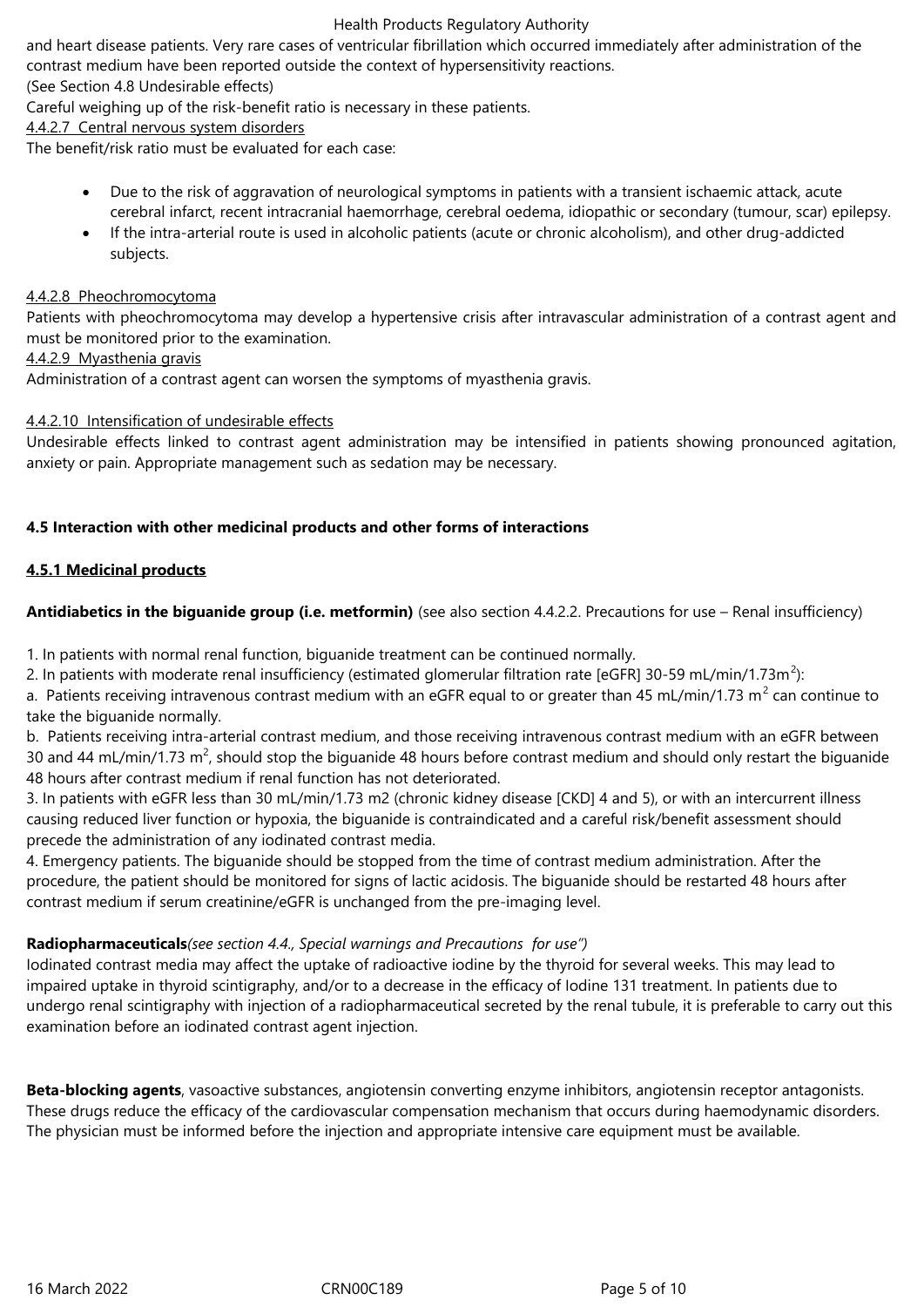#### **Diuretics**

Due to the risk of dehydration caused by diuretics, hydroelectrolyte rehydration prior to the examination is necessary in order to minimise the risk of acute renal failure.

# **Interleukin-2**

The risk of developing a reaction to the contrast agent is increased in the event of recent treatment with interleukin 2 (intravenous route): rash or, more rarely, hypotension, oliguria or even renal insufficiency.

## **4.5.2 Other forms of interaction**

High concentrations of iodinated contrast media in plasma and urine can interfere with the *in vitro* determination of bilirubin, proteins and inorganic substances (iron, copper, calcium and phosphate); it is recommended that these determinations not be made within the first 24 hours following the examination.

#### **4.6 Fertility, pregnancy and lactation**

#### **Pregnancy**

There are no or limited amount of data (less than 300 pregnancy outcomes) from the use of iobitridol in pregnant women. Animal studies do not indicate direct or indirect harmful effects with respect to reproductive toxicity (see section 5.3). As precautionary measure, it is preferable to avoid the use of Xenetix during pregnancy.

The transient iodine overload following administration of the product to the mother may lead to foetal dysthyroidism if the examination takes place after 14 weeks of pregnancy. However, in view of the reversibility of the effect and the expected benefit to the mother, isolated administration of an iodinated contrast agent is justifiable if the indication for the radiological examination in a pregnant woman has been carefully evaluated.

#### **Breast-feeding**

Iodinated contrast agents are only excreted in breast milk in very small amounts. Consequently, isolated administration to the mother involves a minor risk of adverse reactions in the infant. It is advisable to stop breastfeeding for 24 hours after administration of the iodinated contrast agent.

#### **Fertility**

Study on rats do not indicate effects on reproductive function

# **4.7 Effects on ability to drive and use machines**

Not relevant

#### **4.8 Undesirable effects**

During clinical studies on 905 patients, 11% of patients experienced an adverse reaction related to administration of Xenetix (out of feeling of warmth), the most common being pain, injection site pain, bad taste and nausea.

Adverse reactions related to the use of Xenetix are generally mild to moderate, and transient.

The adverse reactions most commonly reported during administration of Xenetix since marketing are feeling of warmth, and pain and oedema at the injection site.

The hypersensitivity reactions are usually immediate (during the injection or over the hour following the start of the injection) or sometimes delayed (one hour to several days after the injection), and then appear in the form of adverse skin reactions. Immediate reactions comprise one or several, successive or concomitant effects, usually including skin reactions, respiratory and/or cardiovascular disorders, which may be the first signs of shock, which can rarely be fatal.

Severe rhythm disorders including ventricular fibrillation have been very rarely reported in heart disease patients, in as well as out of a context of hypersensitivity (see section 4.4 Precaution for use).

The adverse reactions are listed in the table below by SOC (System Organ Class) and by frequency with the following guidelines: very common ( $31/10$ ), common ( $31/100$  to  $1<1/10$ ), uncommon ( $31/1000$  to  $1<1/100$ ), rare ( $31/10000$  to  $<1/1000$ ), very rare (<1/10 000), not known (cannot be estimated from the available data). The frequencies presented are derived from the data of an observational study on 352,255 patients.

| <b>System Organ Class</b> | <b>Frequency: adverse reaction</b>                                  |
|---------------------------|---------------------------------------------------------------------|
| Immune system disorders   | Rare: hypersensitivity                                              |
|                           | Very rare: anaphylactic shock, anaphylactic reaction, anaphylactoid |
|                           | reaction                                                            |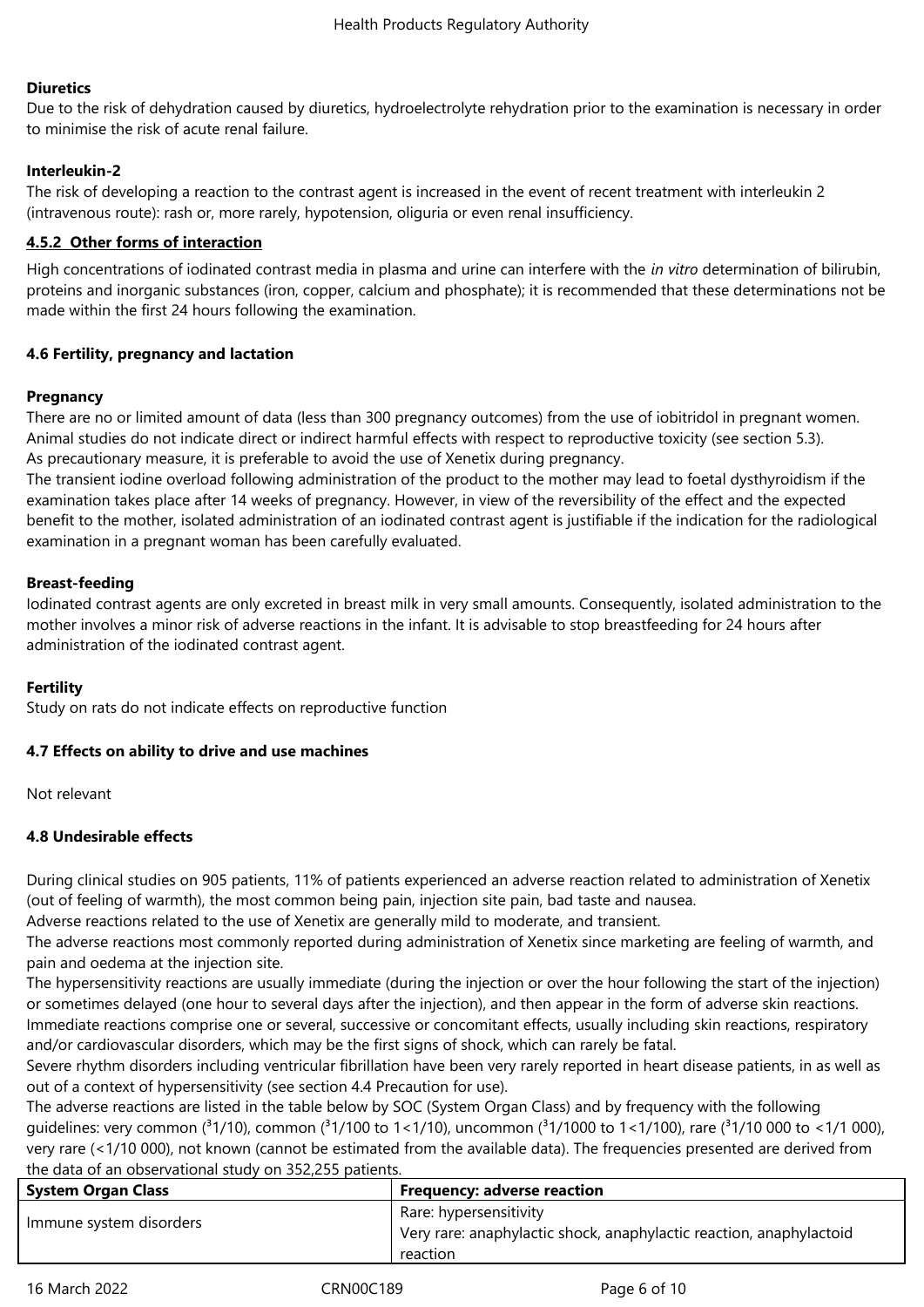|  | Health Products Regulatory Authority |
|--|--------------------------------------|
|  |                                      |

|                                                      | ricaith riodacts negalatory Authority                                                                                                                                                                                                                                                                                                                                                        |
|------------------------------------------------------|----------------------------------------------------------------------------------------------------------------------------------------------------------------------------------------------------------------------------------------------------------------------------------------------------------------------------------------------------------------------------------------------|
| Endocrine disorders                                  | Very rare: thyroid disorder                                                                                                                                                                                                                                                                                                                                                                  |
| Nervous system disorders                             | Unknown: transient neonatal hypothyroidism<br>Rare: presyncope (vasovagal reaction), tremor*, paresthesia*<br>Very rare: coma*, seizure*, confusional state*, visual pathway<br>disorders*, amnesia*, photophobia*, blindness transient*, somnolence*,<br>agitation*, restleness*, headache<br>Unknown: dizziness**                                                                          |
| Ear and labyrinth disorders                          | Rare: vertigo<br>Very rare: hypoacusis                                                                                                                                                                                                                                                                                                                                                       |
| Cardiac disorders                                    | Rare: tachycardia, bradycardia<br>Very rare: cardiac arrest, myocardial infarction (more frequent after<br>intracoronary injection), arrhythmia, ventricular fibrillation, angina<br>pectoris, torsades de pointes, arteriospasm coronary                                                                                                                                                    |
| Vascular disorders                                   | Rare: hypotension, hypertension<br>Very rare: circulatory collapse<br>Unknown: cyanosis**                                                                                                                                                                                                                                                                                                    |
| Respiratory, thoracic and mediastinal disorders      | Rare: dyspnoea, cough, throat tightness, sneezing<br>Very rare: respiratory arrest, pulmonary oedema, bronchospasm,<br>laryngospasm, laryngeal oedema                                                                                                                                                                                                                                        |
| Gastrointestinal disorders                           | Uncommon: nausea<br>Rare: vomiting<br>Very rare: abdominal pain                                                                                                                                                                                                                                                                                                                              |
| Skin and subcutaneous tissue disorders               | Rare: angioedema, urticaria (localised or extensive), erythema, pruritus<br>Very rare: Acute Generalized Exanthematous Pustulosis,<br>Stevens-Johnson syndrome, Toxic epidermal necrolysis, eczema, rash<br>maculo-papular (all as delayed hypersensitivity reactions) (see section<br>4.4)<br>Not known: Drug reaction with eosinophilia and systemic symptoms<br>(DRESS) (see section 4.4) |
| Renal and urinary disorders                          | Very rare: acute kidney injury, anuria                                                                                                                                                                                                                                                                                                                                                       |
| General disorders and administration site conditions | Uncommon: feeling hot<br>Rare: face oedema, malaise, chills, injection site pain<br>Very rare: injection site necrosis following extravasation, injection site<br>inflammation following extravasation, injection site oedema                                                                                                                                                                |
| Investigations                                       | Very rare: blood creatinine increased                                                                                                                                                                                                                                                                                                                                                        |
|                                                      |                                                                                                                                                                                                                                                                                                                                                                                              |

\*Examinations during which the iodinated contrast agent concentration in cerebral arterial blood is high

\*\* More often reported in a context of hypersensitivity reaction

Compartment syndrome may be observed following extravasation as described in section 4.4

| The following adverse reactions were reported for other water-soluble iodinated contrast agents. |  |
|--------------------------------------------------------------------------------------------------|--|
|--------------------------------------------------------------------------------------------------|--|

| <b>System Organ Class</b>              | <b>Frequency: adverse reaction</b>                                                                                           |
|----------------------------------------|------------------------------------------------------------------------------------------------------------------------------|
| Nervous system disorders               | Paralysis, paresis, hallucinations, speech disorders                                                                         |
| Gastrointestinal disorders             | Acute pancreatitis (after ERCP), abdominal pain, diarrhoea, parotid gland<br>enlargement, salivary hypersecretion, dysgeusia |
| Skin and subcutaneous tissue disorders | Erythema multiforme                                                                                                          |
| Vascular disorders                     | Thrombophlebitis                                                                                                             |
| Investigations                         | Electroencephalogram abnormal, blood amylase increased                                                                       |

Cardiovascular collapse of variable severity may occur immediately with no warning signs, or may complicate the cardiovascular manifestations mentioned in the above table.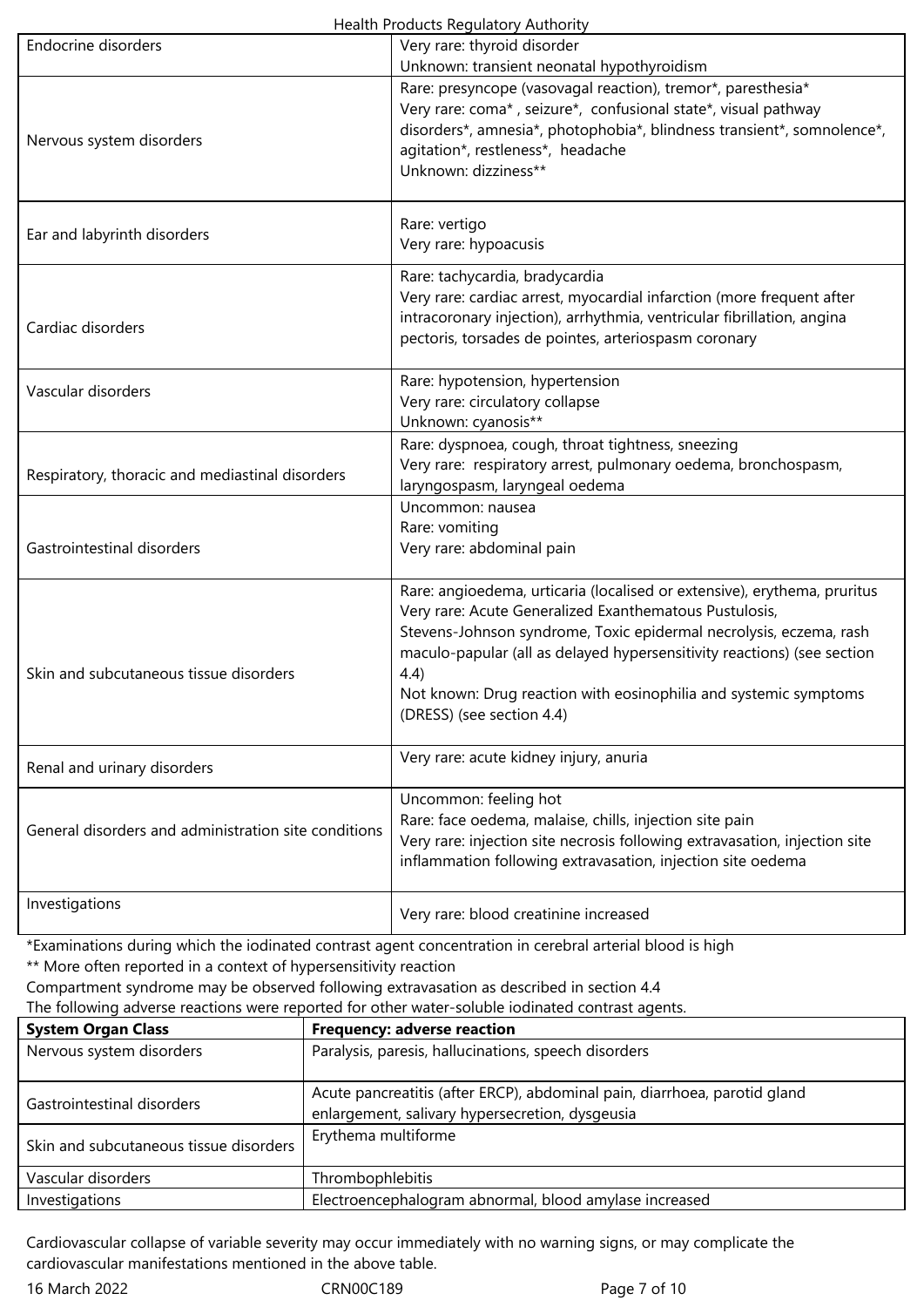transient.

During intra-arterial administration, the sensation of pain at the injection site depends on the osmolality of the product injected.

#### Undesirable effects in children

The expected nature of the undesirable effects connected with Xenetix is the same at that of the effects reported in adults. Their frequency cannot be estimated from the available data.

#### Reporting of suspected adverse reactions

Reporting suspected adverse reactions after authorisation of the medicinal product is important. It allows continued monitoring of the benefit/risk balance of the medicinal product. Healthcare professionals are asked to report any suspected adverse reactions via:

HPRA Pharmacovigilance Earlsfort Terrace IRL - Dublin 2 Tel: +353 1 6764971 Fax: +353 1 6762517 Website: www.hpra.ie e-mail: medsafety@hpra.ie

#### **4.9 Over[dose](http://www.hpra.ie/)**

If a very high dose of contrast agent is administered, the water and electrolyte loss must be compensated by suitable rehydration. Renal function must be monitored for at least three days. Haemodialysis may be performed if necessary.

#### **5 PHARMACOLOGICAL PROPERTIES**

#### **5.1 Pharmacodynamic properties**

Xenetix 350 is a non-ionic water-soluble tri-iodinated low-osmolality contrast medium for urographic and angiographic examinations (ATC code: V08AB11). The iobitridol molecule is characterised by its balanced and stable hydrophilicity.

*Iodine content: 350* mg/ml Osmolality: 915 mOsm/kg Viscosity at 37°C 10 mPa.s

Investigation of overall safety in terms of haemodynamic, cardiovascular, bronchopulmonary, renal, neurological and rheological parameters has demonstrated that the profile of iobitridol coincides with those of other non-ionic water-soluble tri-iodinated low-osmolality contrast media.

#### **5.2 Pharmacokinetic properties**

Injected via the intravascular route, iobitridol is distributed in the vascular system and interstitial space. It is rapidly eliminated via urinary excretion (glomerular filtration without tubular reabsorption or secretion) in unchanged form. In cases of renal failure, heterotopic excretion occurs via the biliary route. Iobitridol can be dialysed.

#### **5.3 Preclinical safety data**

16 March 2022 CRN00C189 Page 8 of 10 Toxicological studies using the intravenous route have revealed no effects except under conditions differing considerably from those used clinically (doses, repetition). In the case of iobitridol, as for all water-soluble non-ionic tri-iodinated contrast agents administered in large-volume (25 to 50 mL/kg) single doses, theseeffects occur as transient signs of hypothermia, respiratory depression or dose-dependent histological signs in the target organs (liver, kidney) such as hepatocellular vacuolization and tubular ectasia. Repeated-dose administration in dogs for 28 days in large doses (8 mL/kg) resulted in granular and vacuolar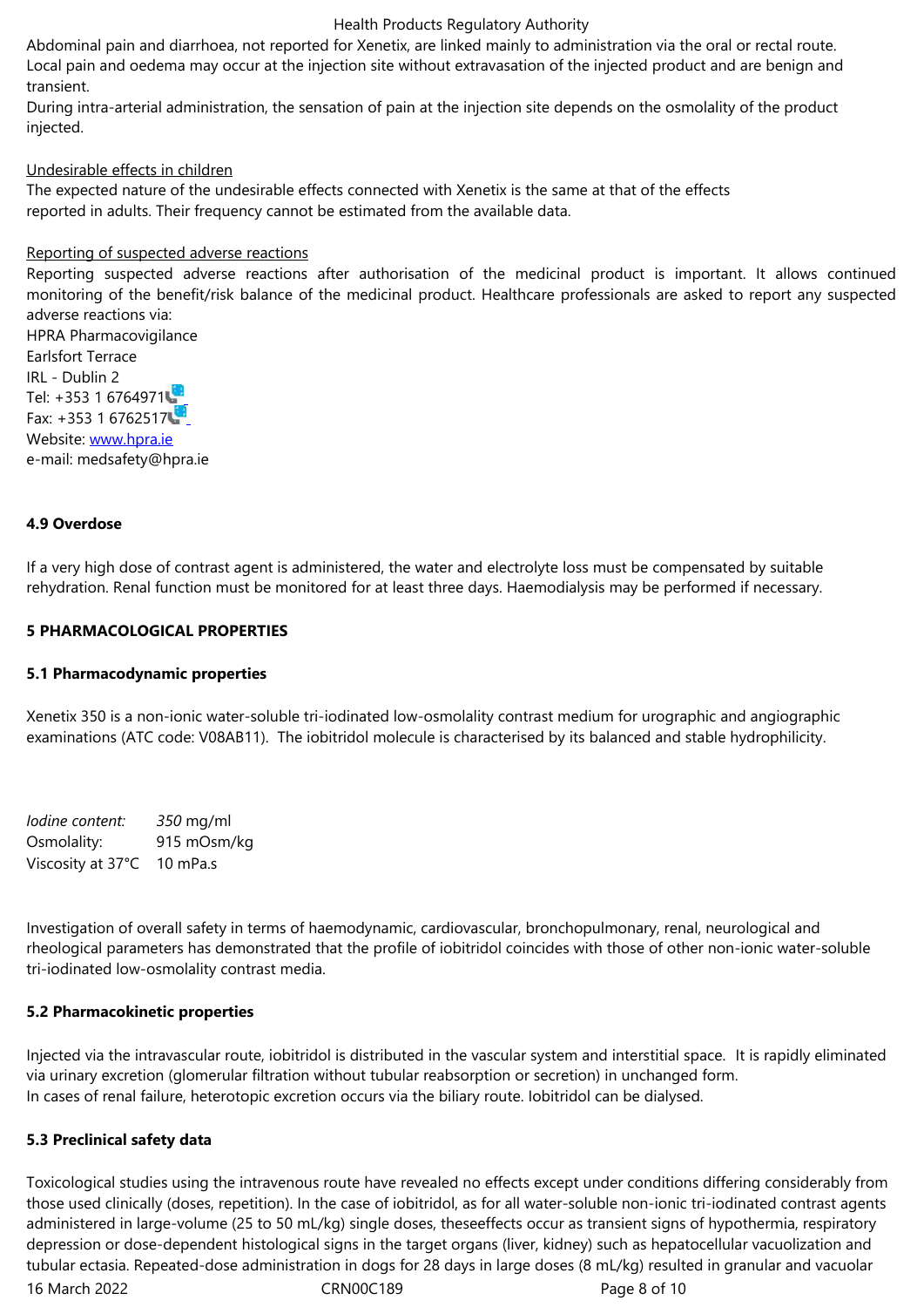degeneration which was reversible following discontinuation of treatment.Local irritation may be observed in cases of perivascular infiltration. The substance was not found to be mutagenic under the conditions of the tests used. Animal studies showed no toxic effect on fertility, reproductive performance and embryo-foetal development.

## **6 PHARMACEUTICAL PARTICULARS**

## **6.1 List of excipients**

Sodium calcium edetate Trometamol hydrochloride Trometamol Hydrochloric Acid (for pH adjustment) Sodium Hydroxide (for pH adjustment) Water for injections

#### **6.2 Incompatibilities**

In the absence of compatibility studies, this medicinal product must not be mixed with other medicinal products.

#### **6.3 Shelf life**

Unopened: 3 years. The product after opening should be used immediately and not stored.

#### **6.4 Special precautions for storage**

Keep container in the outer carton in order to protect from light. Do not remove bags from overwrap until immediately before use

#### **6.5 Nature and contents of container**

100ml, 150ml, 200ml, 500ml Polypropylene bag

Not all pack sizes may be marketed